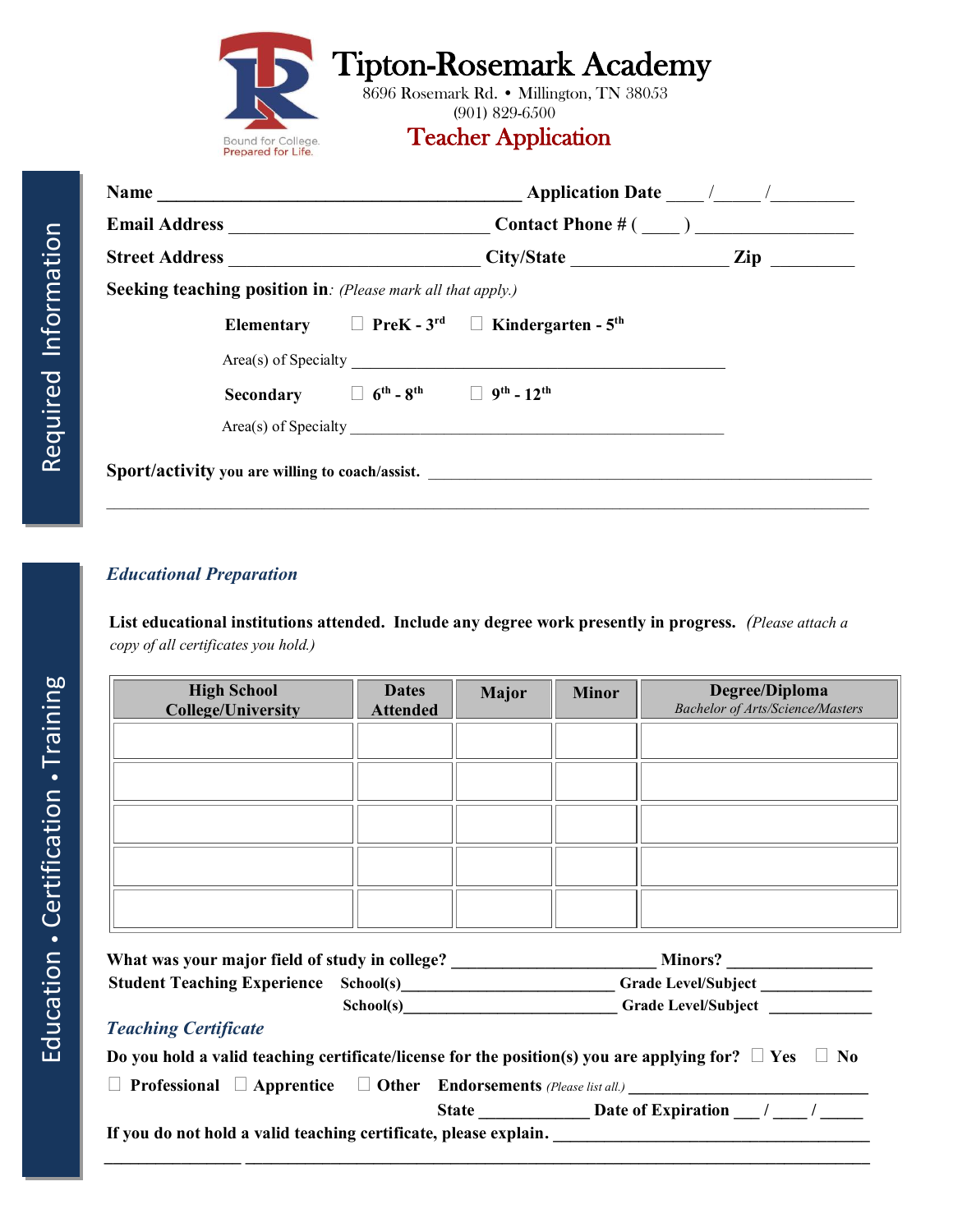#### *Professional Experience / References*

 **Please list teaching or any other work experience. Begin with your present (last) job.** *Please include your resume with application.*

| <b>School/Company Name</b><br>Location | <b>Dates</b><br><b>Employed</b> | <b>Grade Level/Subject</b><br><b>Position/Duties</b> | <b>Salary History</b> | <b>Reason for</b><br><b>Leaving</b> |
|----------------------------------------|---------------------------------|------------------------------------------------------|-----------------------|-------------------------------------|
|                                        |                                 |                                                      |                       |                                     |
|                                        |                                 |                                                      |                       |                                     |
|                                        |                                 |                                                      |                       |                                     |
|                                        |                                 |                                                      |                       |                                     |
|                                        |                                 |                                                      |                       |                                     |
|                                        |                                 |                                                      |                       |                                     |

In the last two years, have you exceeded you allotted number of leave days?  $\Box$  Yes  $\Box$  No

If yes, please explain.

#### **Please list five (5) references who are qualified to answer questions of your personal back ground (1), Christian life (1) , and professional experience (3).** *(Required)*

 **\_\_\_\_\_\_\_\_\_\_\_\_\_\_\_\_\_\_\_\_\_\_\_\_\_\_\_\_\_\_\_\_\_\_\_\_\_\_\_\_\_\_\_\_\_\_\_\_\_\_\_\_\_\_\_\_\_\_\_\_\_\_\_\_\_\_\_\_\_\_\_\_\_\_\_\_\_\_\_\_\_\_\_\_\_\_\_\_**

| <b>Name</b> | <b>Street Address</b><br>City/State/Zip | Phone | Occupation | Relationship |
|-------------|-----------------------------------------|-------|------------|--------------|
|             |                                         |       |            |              |
|             |                                         |       |            |              |
|             |                                         |       |            |              |
|             |                                         |       |            |              |
|             |                                         |       |            |              |
|             |                                         |       |            |              |

I affirm that all information included above, regarding work experience and references, is current and accurate.

**Date:** / /

í

| <b>Applicant Signature:</b> |  |
|-----------------------------|--|
|-----------------------------|--|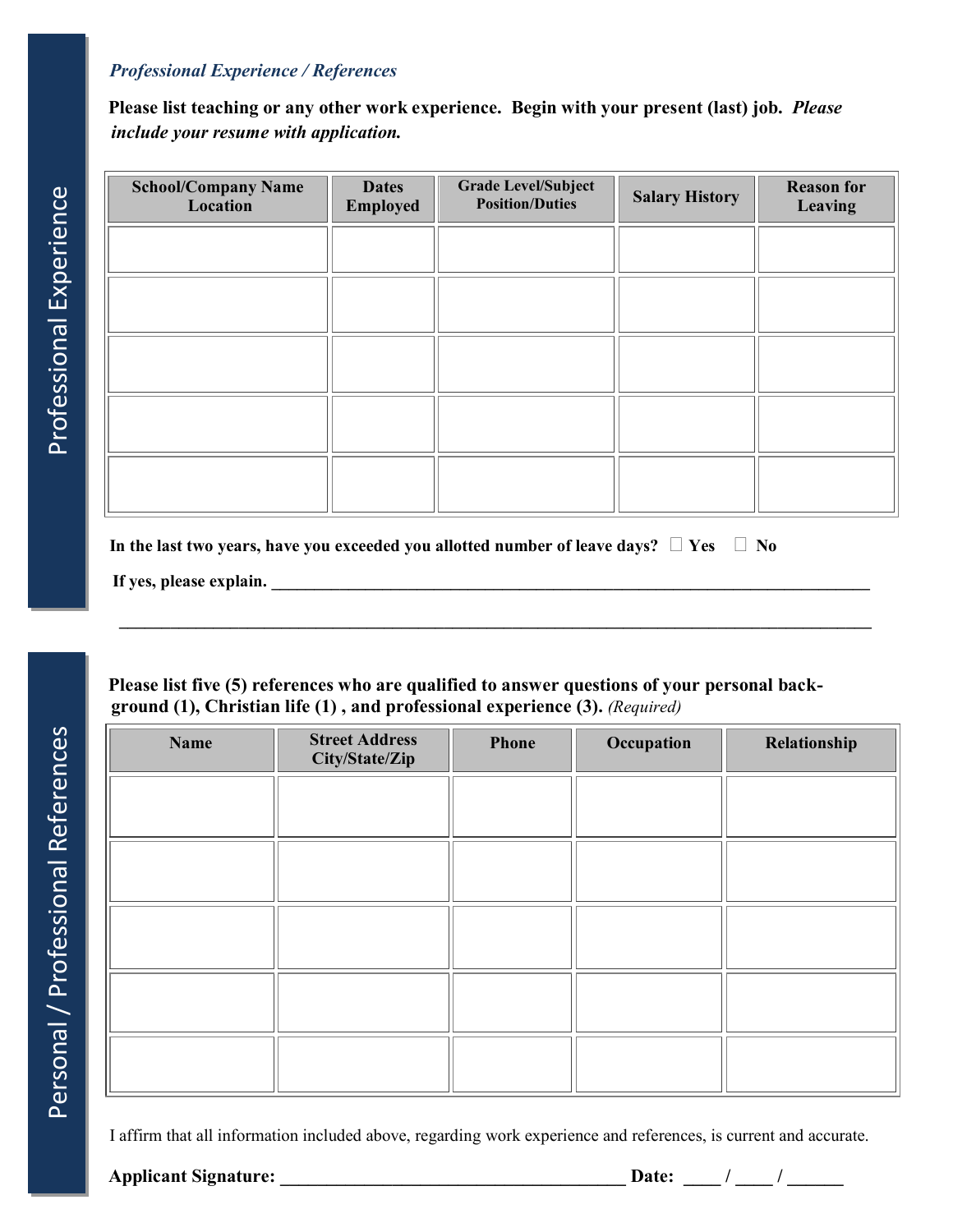### *Personal Background*

| Social Security # ____ / ____ / _____ Driver's License # _________________________ State ____                                                 |  |  |
|-----------------------------------------------------------------------------------------------------------------------------------------------|--|--|
| <b>Have you ever been convicted of a crime?</b> (If yes, attach full details) $\Box$ Yes $\Box$ No                                            |  |  |
| Marital Status $\Box$ Married $\Box$ Single $\Box$ Divorced $\Box$ Separated $\Box$ Widowed                                                   |  |  |
| teach in a Christian school? $\Box$ Yes $\Box$ No                                                                                             |  |  |
| If applicable, name and grade level entering of children:<br>Name ______________________Grade ________ Name _____________________Grade ______ |  |  |
| Will your children attend Tipton-Rosemark Academy? $\square$ Yes $\square$ No                                                                 |  |  |
| Please describe your affiliation, if any, to Tipton-Rosemark Academy ( <i>i.e. parent, alumni, etc.</i> ).                                    |  |  |
|                                                                                                                                               |  |  |
| <b>Christian Background &amp; Written Response</b>                                                                                            |  |  |

| Church Home |  |
|-------------|--|
|             |  |
|             |  |
|             |  |
|             |  |
|             |  |
|             |  |
|             |  |
|             |  |
|             |  |
|             |  |
|             |  |

## *Written Response*

 **Please indicate the reason(s) for your seeking employment at Tipton-Rosemark Academy and** detail what would be your strengths as an employee. \_\_\_\_\_\_\_\_\_\_\_\_\_\_\_\_\_\_\_\_\_\_\_\_\_\_\_\_\_

 **\_\_\_\_\_\_\_\_\_\_\_\_\_\_\_\_\_\_\_\_\_\_\_\_\_\_\_\_\_\_\_\_\_\_\_\_\_\_\_\_\_\_\_\_\_\_\_\_\_\_\_\_\_\_\_\_\_\_\_\_\_\_\_\_\_\_\_\_\_\_\_\_\_\_\_\_\_\_\_\_\_**

 **\_\_\_\_\_\_\_\_\_\_\_\_\_\_\_\_\_\_\_\_\_\_\_\_\_\_\_\_\_\_\_\_\_\_\_\_\_\_\_\_\_\_\_\_\_\_\_\_\_\_\_\_\_\_\_\_\_\_\_\_\_\_\_\_\_\_\_\_\_\_\_\_\_\_\_\_\_\_\_\_\_**

 **\_\_\_\_\_\_\_\_\_\_\_\_\_\_\_\_\_\_\_\_\_\_\_\_\_\_\_\_\_\_\_\_\_\_\_\_\_\_\_\_\_\_\_\_\_\_\_\_\_\_\_\_\_\_\_\_\_\_\_\_\_\_\_\_\_\_\_\_\_\_\_\_\_\_\_\_\_\_\_\_\_**

 **\_\_\_\_\_\_\_\_\_\_\_\_\_\_\_\_\_\_\_\_\_\_\_\_\_\_\_\_\_\_\_\_\_\_\_\_\_\_\_\_\_\_\_\_\_\_\_\_\_\_\_\_\_\_\_\_\_\_\_\_\_\_\_\_\_\_\_\_\_\_\_\_\_\_\_\_\_\_\_\_\_**

 **\_\_\_\_\_\_\_\_\_\_\_\_\_\_\_\_\_\_\_\_\_\_\_\_\_\_\_\_\_\_\_\_\_\_\_\_\_\_\_\_\_\_\_\_\_\_\_\_\_\_\_\_\_\_\_\_\_\_\_\_\_\_\_\_\_\_\_\_\_\_\_\_\_\_\_\_\_\_\_\_\_**

 **\_\_\_\_\_\_\_\_\_\_\_\_\_\_\_\_\_\_\_\_\_\_\_\_\_\_\_\_\_\_\_\_\_\_\_\_\_\_\_\_\_\_\_\_\_\_\_\_\_\_\_\_\_\_\_\_\_\_\_\_\_\_\_\_\_\_\_\_\_\_\_\_\_\_\_\_\_\_\_\_\_**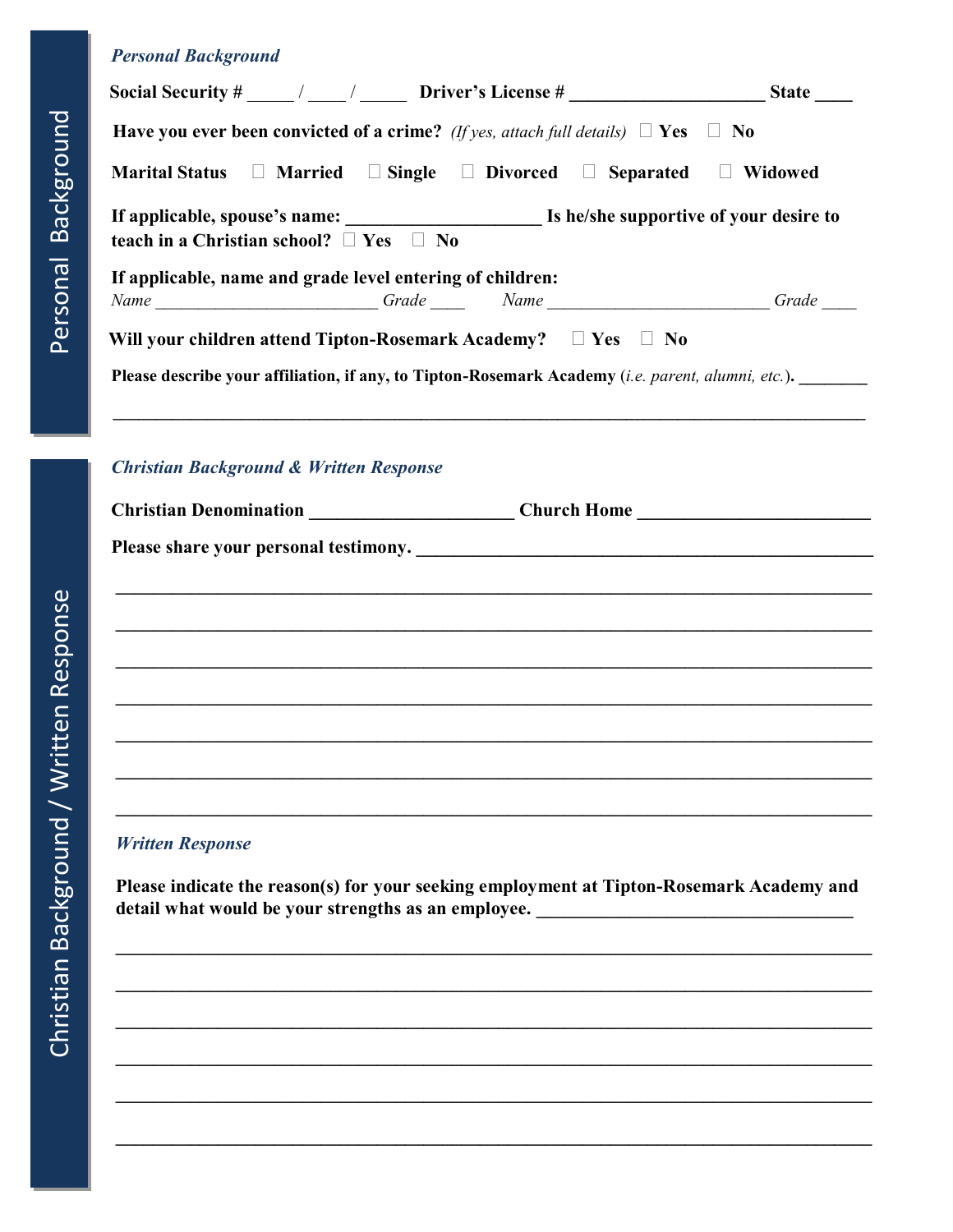#### *Statement of Agreement*

All information and answers to questions herein are complete, true, and correct to the best of my knowledge and belief in consideration of the employment sought. If any misrepresentation by false statement or inaccuracy has been made by me herein, the School may withdraw any offer of employment, or my employment with the School may be terminated immediately without obligation, except for payment of earnings at the rate agreed upon through the last day/hour of my employment.

if any. I hereby authorize the School to conduct a background check and any investigation it deems appropriate and hereby authorize all former employers, educators, and personal references stated on this application to make any and all information available to the School in reference to the application. I further authorize all law enforcement agencies to release the record of all convictions,

 I agree that my employment is contingent upon the satisfactory completion of a 90-day probationary period. I also agree that my employment is subject to and will be governed by all rules, regulations, and Employee Relations Policies as established or amended by the school. I further agree that any employment resulting from this application may be terminated at any time without liability to me for wages or other benefits, except such wages specifically earned at the time and date of such termination.

 I have read and understand the foregoing statement of agreement and accept the terms stated herein.

| <b>Applicant Signature:</b> |  |
|-----------------------------|--|
|-----------------------------|--|

 **Applicant Signature: \_\_\_\_\_\_\_\_\_\_\_\_\_\_\_\_\_\_\_\_\_\_\_\_\_\_\_\_\_\_\_\_\_\_\_\_\_ Date: \_\_\_\_ / \_\_\_\_ / \_\_\_\_\_\_**

| <b>For Office Use Only</b> |                    |  |  |  |
|----------------------------|--------------------|--|--|--|
|                            |                    |  |  |  |
|                            |                    |  |  |  |
|                            |                    |  |  |  |
|                            |                    |  |  |  |
|                            |                    |  |  |  |
|                            |                    |  |  |  |
| Elementary                 | Major(s):          |  |  |  |
| <b>Secondary</b>           | Minor(s):          |  |  |  |
| <b>Comments:</b>           |                    |  |  |  |
|                            |                    |  |  |  |
| <b>Interview Date:</b>     | Time:<br>Approved: |  |  |  |

Interview Notes

Interview Notes